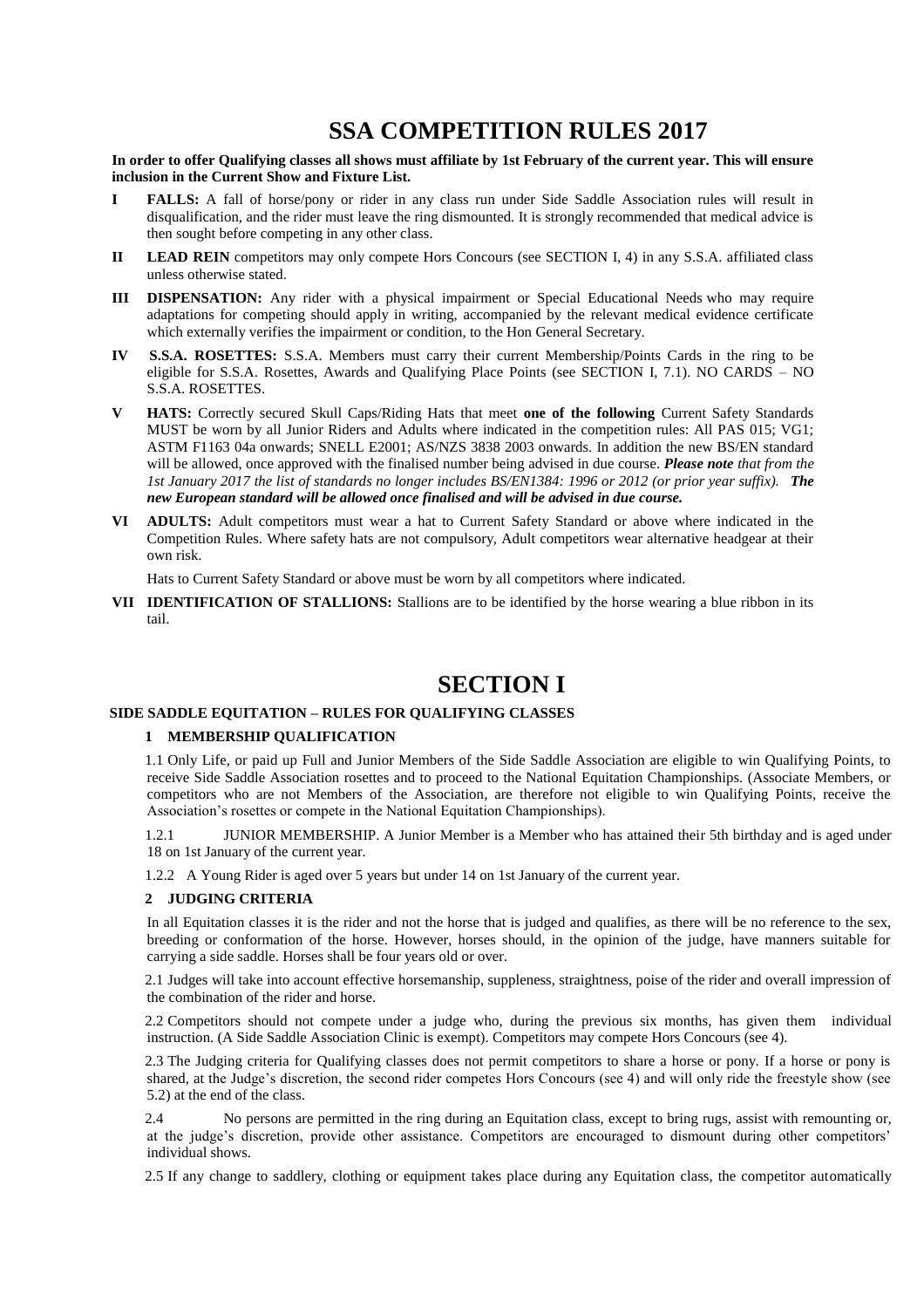becomes Hors Concours (see 4).

## **3 SUBSTITUTION OF HORSES**

There will be no bar to the substitution of one horse for another in a side saddle Equitation Qualifying class.

## **4 HORS CONCOURS COMPETITORS**

4.1 Members competing Hors Concours must ensure that the Show Secretary, Judge, and Ring Steward are informed before the commencement of the class.

4.2 Competitors must provide and wear a white armband.

4.3 Members competing Hors Concours will only be awarded 2 Qualifying Points; they may not receive Side Saddle Association Rosettes, Show Rosettes or any Prize.

## **5 SIDE SADDLE EQUITATION QUALIFYING CLASS JUDGING PROCEDURE**

5.1 Competitors enter the ring together and are required by the Judge to walk, trot and canter on the right rein, followed by a change of rein through trot and canter left, before being called into line.

5.2 Each competitor is asked to give a freestyle show not exceeding 2 minutes, including some walk on one rein, and trot and canter on each rein.

5.3 Each competitor's saddle and turnout will be inspected after completing the freestyle Show. (See Turnout Guidelines).

5.4 LATECOMERS. Competitors who enter the ring after the class has started trotting may only compete Hors Concours (see 4).

5.5 LEAD REIN competitors may only compete Hors Concours (see 4).

#### **6 QUALIFICATION FOR CHAMPIONSHIP**

Competitors in Qualifying Equitation Classes are awarded Qualifying Points based on their placings, provided they are carrying their Championship Points Cards, in the ring or arena.

6.1 Qualifying Points are awarded as follows:

1st place: 5 points steel? 3 points 5 points 5 points 5 points 5 points 3 points

2 Qualifying Points are awarded for competing but not being placed in the first three. (For Open classes, please also see 7).

6.2 No Qualifying Points are awarded in the event of a fall during a class, or in the event of a Judge removing a competitor from the Ring (see 10.2), or in the event of a competitor leaving the ring without the Judge's permission.

## **7 CHAMPIONSHIP QUALIFYING POINTS**

7.1 Competitors in the Equitation Championship Qualifying Classes must present their Championship Points Cards in the ring in order to be signed by the Judge. Members presenting their cards after the class are only eligible for 2 Qualifying Points regardless of their class placing.

7.2 In Open classes, competitors will receive the affiliating Show's trophies, rosettes and prize monies as they stand.

7.3 S.S.A. rosettes and Qualifying Points shall be awarded to eligible Adult and Junior Members as two sections; i.e. the three highest placed Adult Members and the three highest placed Junior Members will each receive S.S.A. rosettes and Qualifying Points to third place. All other Members receive 2 points each.

7.4 The Young Rider rosette sponsored by Southernden Farm will be awarded to the highest placed rider aged under 14 on 1st January.

7.5 2 Qualifying Points shall be awarded to Adult and Junior Members who participate as mounted guinea pigs at S.S.A. Examinations and Seminars. Championship Points Cards must be presented on the day.

7.6 Continuation cards can be obtained from the Hon. General Secretary.

## **8 TURNOUT ROSETTES**

8.1 In Open, Adult and Junior Equitation Qualifying Classes, Side Saddle International offers a rosette to the highest placed Adult Member and Manor Grange Stud Show Centre offers a rosette to the highest placed Junior Member, whom the Judge considers to be the best turned out.

## **9 QUALIFIER FOR THE SIR LANCELOT MEMORIAL TROPHY (selected shows only)**

9.1 A Special rosette will be offered to the Adult Member of the S.S.A. Area in which the show is organised, who is judged, during the Equitation Class, (irrespective of final placing) to be the most elegant. That Member will be eligible to compete in the Final for the Sir Lancelot Memorial Trophy (donated by the late Mrs. E. Skelton) at the National Side Saddle Show. A Member may only qualify once per season between one National Show and the next, and if the Judge's first choice has already qualified, the rosette will be awarded to the next eligible competitor.

9.2 Up to two 'Sir Lancelot' Qualifiers may be organised by each Area each year. These are held by invitation of the Chairman of the S.S.A. Area in which the Show(s) is/are held.

## **10 JUDGES**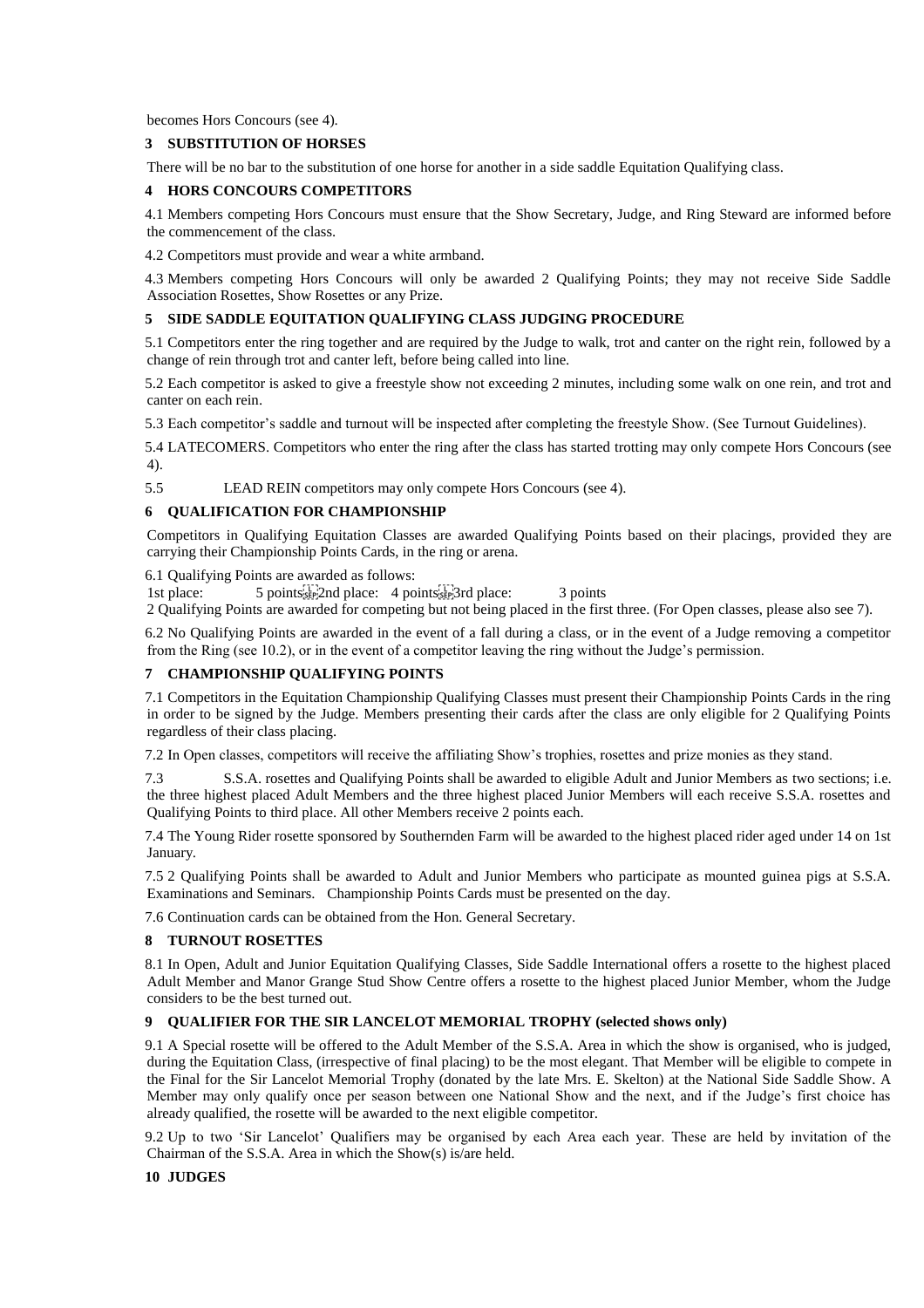10.1 All Equitation Qualifying Classes must be judged by a current S.S.A. Panel Judge who is either a Life, Full, Associate or Honorary Member. Judges are responsible for checking from the current S.S.A. Shows and Fixtures List that they are judging at a correctly affiliated show.

10.2 Judges have the right to remove from the Ring any Competitor who in their opinion uses the whip excessively, or whose Saddlery or Equipment becomes unsafe during the class, or whose horse is:

(i) unruly

(ii) lame, or in a condition which the Judge considers unsuitable for competition

(iii)wearing a saddle that is likely to cause it discomfort

(iv)wearing a saddle that is dangerous.

10.3 In all matters the Judge's decision is final, and the Judge should not be consulted at any time.

10.4 A Judge may only take one Probationary Judge at any one show. Judges are eligible to recommend a Probationary Judge or take a Probationary Judge at a show providing they do not have an \* against their name in the Judges' List.

10.5 Sir Lancelot Memorial Trophy will be judged by a recognised Panel or invited guest judge.

10.6 A Judge may not judge more than two Sir Lancelot Qualifiers between one National Side Saddle Show and the next and preferably not more than one in the same Area.

#### **11 TROPHIES**

All trophies, which are the property of the Side Saddle Association, are deemed Perpetual Challenge Trophies.

### **12 LIABILITY DISCLAIMER**

The Side Saddle Association accepts no liability for any accident, damage, injury or illness to horses, riders, grooms, spectators or any other person whatsoever.

## **SECTION II**

## **NATIONAL CHAMPIONSHIPS**

## **A. QUALIFICATIONS FOR THE NATIONAL EQUITATION CHAMPIONSHIPS**

Any Member entering any Championship Equitation Class must have won at least 10 Qualifying Points in Qualifying classes between the previous and the current National Equitation Championship. The following additional qualifications apply:

1 In order to qualify to enter the NOVICE EQUITATION CHAMPIONSHIPS at Junior level, Members must not have:

(i) been placed first or second in a Novice Equitation & Turnout class at the National Equitation Championships in two consecutive years.

2 In order to qualify to enter the NOVICE EQUITATION CHAMPIONSHIPS at Adult level, Members must not have:

(i) been placed first or second in a Novice Equitation & Turnout class at the National Equitation Championships within the last three years, or

(ii) been placed in the first six in an Intermediate Equitation & Turnout class at the National Equitation Championships within the last three years, or

(iii)competed in an Open Equitation & Turnout class at any previous National Equitation Championships.

3 In order to qualify to enter the ADULT INTERMEDIATE EQUITATION CHAMPIONSHIPS, Members must not have:

(i) been placed first or second in an Intermediate Equitation & Turnout class at the National Equitation Championships within the last three years, or

(ii) been placed in the first six in an Adult Open Equitation & Turnout class at the National Equitation Championships within the last three years.

4 In order to qualify to enter the OPEN EQUITATION CHAMPIONSHIPS at Adult or Junior levels, Members must have:

(i) been placed first or second at least once in Qualifying classes between the dates of the previous and the current the National Equitation Championships.

## **EXPLANATORY NOTES**

(a) Members who have been placed first or second in Qualifying classes since the previous National Equitation Championships, but do not feel capable of entering the Open Equitation Championship class, may enter the appropriate Novice or Intermediate Class provided that they have gained at least 10 Qualifying Points and are otherwise eligible for the class.

(b) Members who have at any time competed in Open Equitation Championship classes or have been placed first or second in the Intermediate Equitation Championship class automatically qualify to enter the current year's Open Equitation Championship class, provided that they have won at least 10 Qualifying Points in Qualifying classes.

(c) Adult Members who were Junior Members in the previous year may enter the Adult Equitation Championship class of their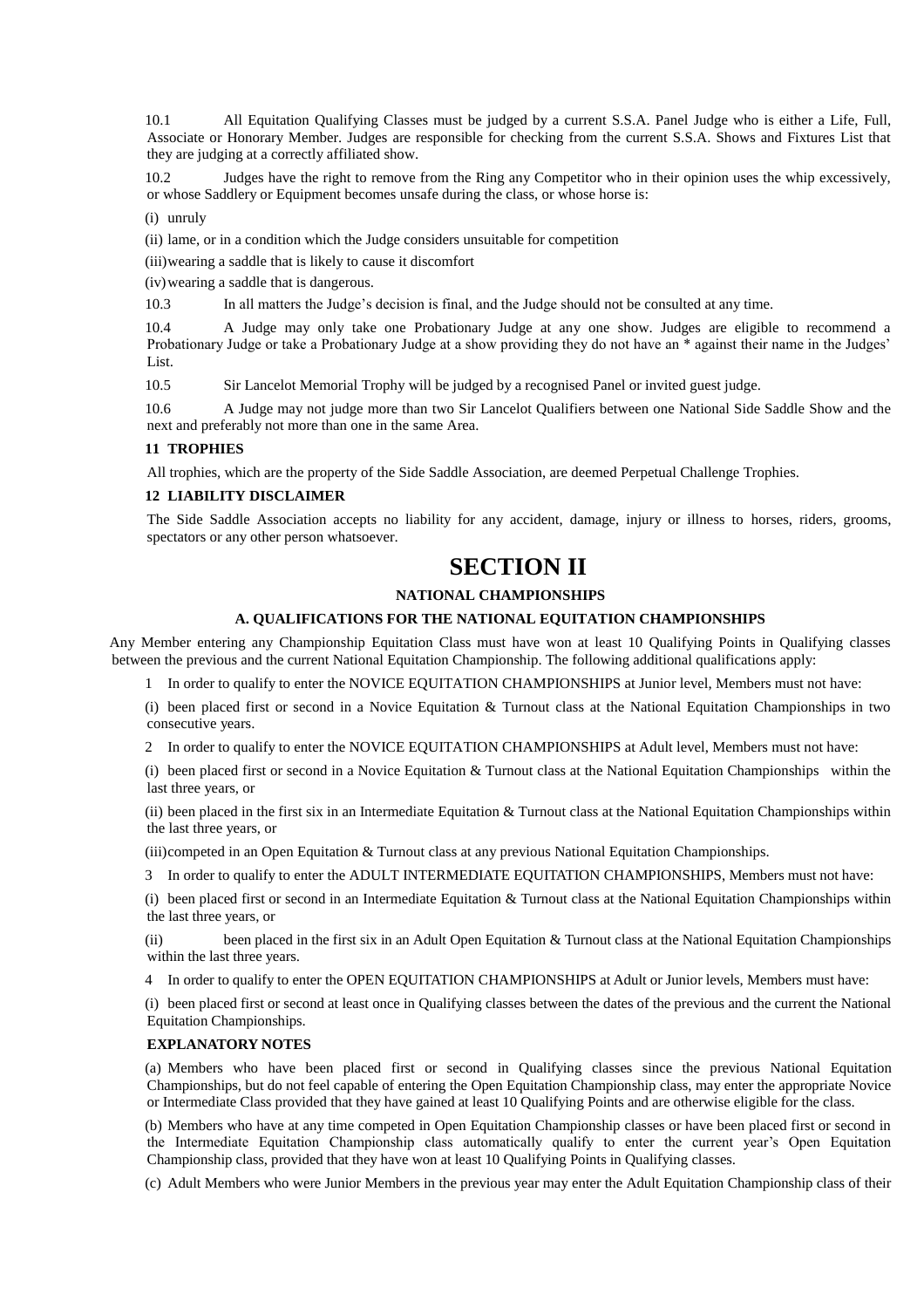choice, provided that they have gained the appropriate qualifications for the class.

(d) Each Equitation Championship will have its own Test, which will be published in the current year's Shows and Fixtures List and on the website.

(e) At the National Side Saddle Show, Members may enter only one Championship class.

(f) At the National Side Saddle Show, a Newcomer is a Member who has not previously competed in an Equitation Championship class at any level.

## **B. RIDER OF THE YEAR EPAND OTHER CHAMPIONS**

Please see the **NOTE** explaining the scoring method at the end of Section B.

1 The Adult Side Saddle Rider of the Year shall be the Adult Member, riding the same horse or pony, with the highest percentage score totals from the Adult Open Equitation Championship class and the Adult Open Equitation Jumping. During the year as title-holder, the Rider of the Year may be required to represent the S.S.A. at certain events.

2.1 The Junior Side Saddle Rider of the Year shall be the Junior Member, riding the same horse or pony, with the highest percentage score totals from the Junior Open Equitation Championship class and the Junior Open Equitation Jumping class.

2.2 The Young Rider of the Year shall be the Young Rider, riding the same horse or pony, with the highest percentage score totals from the Young Rider section of the Junior Open Equitation Championship class and the Young Rider section of the Junior Open Equitation Jumping class.

3 The Adult Intermediate Champion shall be the Adult Member, riding the same horse or pony, with the highest percentage score totals from the Adult Intermediate Equitation Championship Class and the Adult Intermediate Equitation Jumping Class.

4 The Adult Novice Champion shall be the Adult Member, riding the same horse or pony, with the highest percentage score totals from the Adult Novice Equitation Championship Class and the Adult Novice Equitation Jumping Class.

5.1 The Junior Novice Champion shall be the Junior Member, riding the same horse or pony, with the highest percentage score totals from the Junior Novice Equitation Championship Class and the Junior Novice Equitation Jumping Class.

5.2 The Young Rider Novice Champion shall be the Young Rider, riding the same horse or pony, with the highest percentage score totals from the Young Rider section of the Junior Novice Equitation Championship class and the Young Rider section of the Junior Novice Equitation Jumping class.

6 The Adult Amateur Champion shall be the Adult Member, riding the same horse or pony, with highest percentage score totals from the Adult Open Equitation Championship Class and the Adult Open Equitation Jumping Class. The definition of 'Amateur' will be given in the National Side Saddle Show Schedule.

**NOTE:** The Rider of the Year and other Championship results are achieved by adding the total Equitation percentage marks (which include the Turnout marks) and total Equitation Jumping percentage marks (which include the Penalties marks) together and dividing by four to achieve the final percentage. In the event of a tie, the competitors with the highest percentage score totals in the Equitation riding phase shall take the highest place(s). Only those competitors entered in the Rider of the Year and other Championships shall have their percentage marks included for the overall results.

#### **C. OVERSEAS COMPETITORS**

1 Overseas Members may compete in Equitation Championship classes at Junior, Intermediate or Open level without Qualifying Points.

2 Overseas Members are not eligible for any of the Equitation Championship titles without having gained appropriate Qualifying Points (Section IIA).

3 In Equitation and Equitation Jumping classes, English habits, and hard hats where required, are compulsory.

4 In all other classes, Overseas Members may wear traditional habits.

5 The Adult Overseas Champion shall be the Adult Overseas Member, riding the same horse or pony, with the highest percentage score totals from the Adult Open Equitation Championship class and the Adult Open Equitation Jumping class. See NOTE at the end of Section B.

## **D. CONDUCT OF CHAMPIONSHIP EQUITATION TESTS**

1 The Tests will be conducted in accordance with the Side Saddle Association Rules as they appear in the current Members' Handbook.

2 The approximate time allowed for each test is 5 minutes.

3 The arena for the Open and Intermediate tests measures 20m x 60m, and for the Novice tests 20m x 40m.

4 Scale of marks for all tests: $\frac{1}{2}$  =  $\frac{1}{2}$  =  $\frac{1}{2}$  =  $\frac{1}{2}$  =  $\frac{1}{2}$  =  $\frac{1}{2}$  =  $\frac{1}{2}$  =  $\frac{1}{2}$  =  $\frac{1}{2}$  =  $\frac{1}{2}$  =  $\frac{1}{2}$  =  $\frac{1}{2}$  =  $\frac{1}{2}$  =  $\frac{1}{2}$  =  $\frac{1}{2}$  =  $\frac{1}{2}$  insufficient,  $\frac{1}{15}$  3 – fairly bad, 2 – bad, 1 – very bad,  $\frac{1}{15}$  of performed.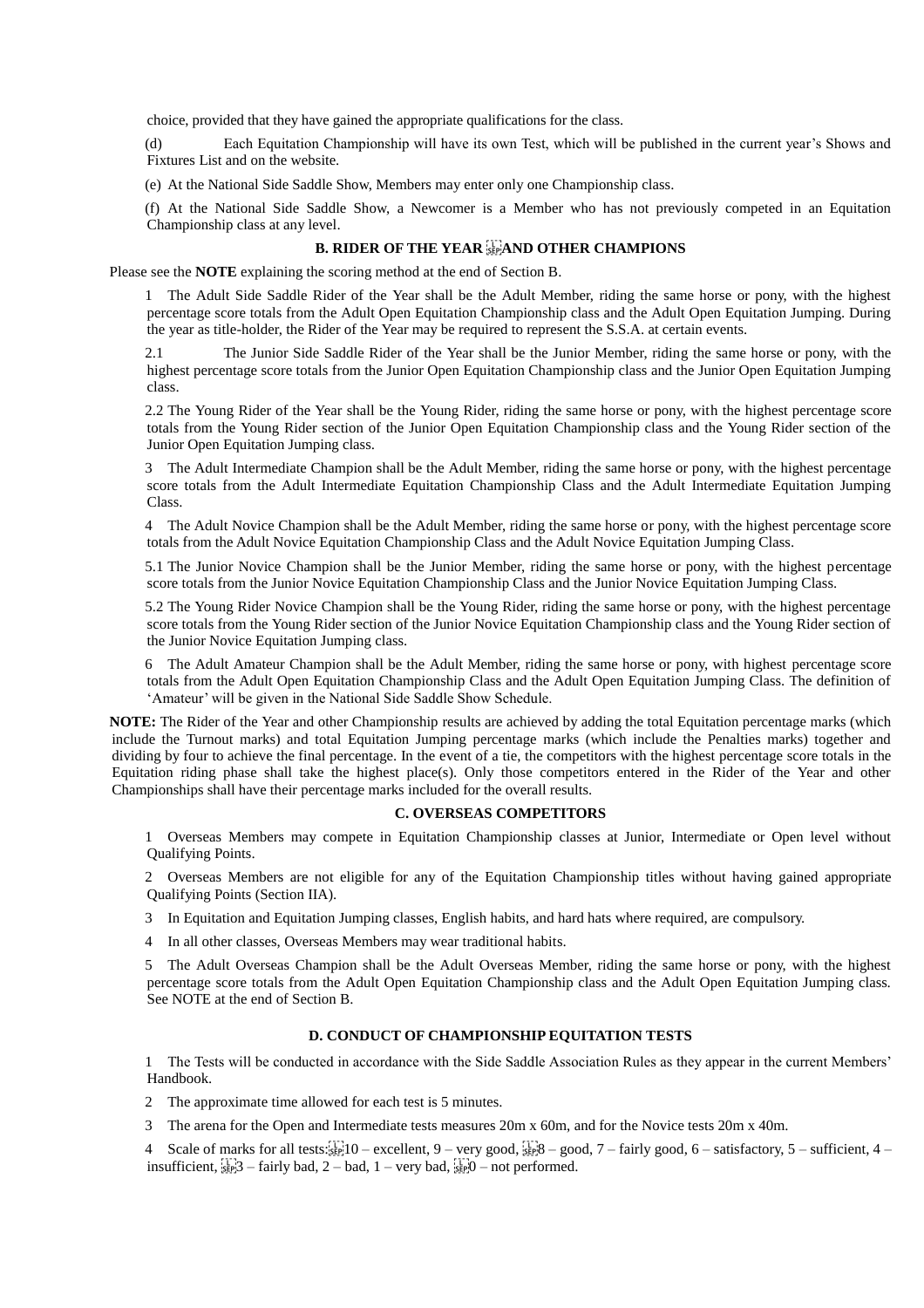5 Penalties for error of course:  $\frac{1}{2}$  st error = 2 marks, 2nd error = 4 marks, 3rd error = 8 marks, 4th error = elimination.

6 Equitation Championship tests may not be commanded or performed on a lead rein.

7 Judges will assess the Correctness of the Rider's position and the Influence on the Horse/Pony's way of going and the Stability and Balance of the Saddle.

#### **E. EQUITATION JUMPING**

Competitors may only compete once in any Equitation Jumping class, but may ride subsequent rounds, the National Side Saddle Show excepted, Hors Concours on another horse or horses.

#### **1 THE COURSE**

(a) The course shall consist of at least six fences: rustic, coloured or a mixture of both.

(b) Maximum height of fences (competitors may select at which height they would like to jump within their relevant class):

Young Rider & Junior Novice A: **Frank and mumber of fences 8**  $\frac{17}{28}$  cms (1'3") max height, 30cms (1'0"), max spread, first 2 fences max height 30 cms (1′0″)

Young Rider & Junior Novice B:<sup>T</sup><sub>1</sub> Maximum number of fences 8<sup>1</sup><sub>55</sub> 53 cms (1′9″) max height, 38 cms (1′3″), max spread, first 2 fences max height 46 cms (1′6″)

Young Rider & Junior Open A:  $\frac{1}{2}$ **Maximum number of fences 8**<sup>1</sup><sub>25</sub><sup>1</sup>/<sub>2</sub><sup>5</sup>/3 cms (1′9″) max height, 38 cms (1′3″), max spread, first 2 fences max height 46 cms (1′6″)

Young Rider & Junior Open B:  $\frac{1}{2}$  Maximum number of fences  $\frac{8!}{2}$  ( $\frac{1}{2}$  O cms (2'3") max height, 46 cms (1'6"), max spread, first 2 fences max height 61 cms (2′0″)

Adult Novice A:  $\frac{1}{2}$   $\frac{1}{2}$  Maximum number of fences  $\frac{1}{2}$   $\frac{1}{2}$  (0 cms (2′3″) max height, 46 cms (1′6″), max spread, first 2 fences max height 61 cms (2′0″)

Adult Novice B:  $\frac{1}{2}$   $\frac{1}{2}$  Maximum number of fences  $\frac{8}{2}$   $\frac{1}{2}$  forms (2′6″) max height, 61 cms (2′0″), max spread, first 2 fences max height 70 cms (2′3″)

**Adult Intermediate A:**  $\frac{1}{25}$ **Maximum number of fences 9**  $\frac{1}{25}$ 76 cms (2′6″) max height, 61 cms (2′0″), max spread, first 2 fences max height 70 cms (2′3″)

**Adult Intermediate B:**  $\frac{1}{12}$ **Maximum number of fences 9**  $\frac{1}{25}$  (84 cms (2′9″) max height, 70 cms (2′3″), max spread, first 2 fences max height 76 cms (2′6″)

**Adult Open A:**  $\frac{1}{2}$  **Maximum number of fences 10.**  $\frac{1}{2}$  **Max designally max height, 70 cms (2'3"), max spread, first 2 fences** max height 76 cms (2′6″)

**Adult Open B:**  $\frac{1}{2}$ **Maximum number of fences 10**<sup> $\frac{1}{2}$ </sup>**Coms** (3′0″) max height, 76 cms (2′6″), max spread, first 2 fences max height 84 cms (2′9″)

(c) It is recommended that the first fence is built on the right rein towards the collecting ring

(d) Doubles and 'dog leg' turns MAY NOT be included at any level

## **2 JUDGING**

2.1 Two judges, marking independently, and positioned in different areas of the Arena, will judge the competitors. At the National Equitation Championships there will be a third judge who will be adjudicating the Penalties only; these Penalties will be deducted from each set of Bonus points from the other judges.

2.2 The two Judges will take into account effective horsemanship, suppleness, straightness, poise of the rider, the presentation of the horse to the obstacle, the rider's position and the fluency and correct style of both horse and rider over the obstacle and when landing.

2.3 Each obstacle will attract a maximum of 10 bonus marks using the following scale: $s_{\text{rel}}^{\text{L}} = 10 - \text{excellent}$ , 9 – very good,  $s_{\text{rel}}^{\text{L}} = 8 - \text{excellent}$ good,  $7$  – fairly good,  $6$  – satisfactory,  $5$  – sufficient,  $4$  – insufficient,  $\frac{1}{36}$  –  $\frac{1}{3}$  – fairly bad,  $2$  – bad,  $1$  – very bad,  $0$  – not performed.

An overall general impression mark out of 20 will be awarded.

2.4 In the event of a tie, the Bonus Marks (excluding penalties) will take precedence, followed by the Overall General Impression marks.

2.5 Each competitor will commence the round immediately after the bell (no salute required).

#### **3 PENALTIES**

From the bonus marks awarded, the following penalties will be deducted:

Knocking down any part of an obstacle, including a wing: 2 penalties [1] st refusal: 3 penalties [1] 2nd refusal: 6 penalties
3rd refusal: Elimination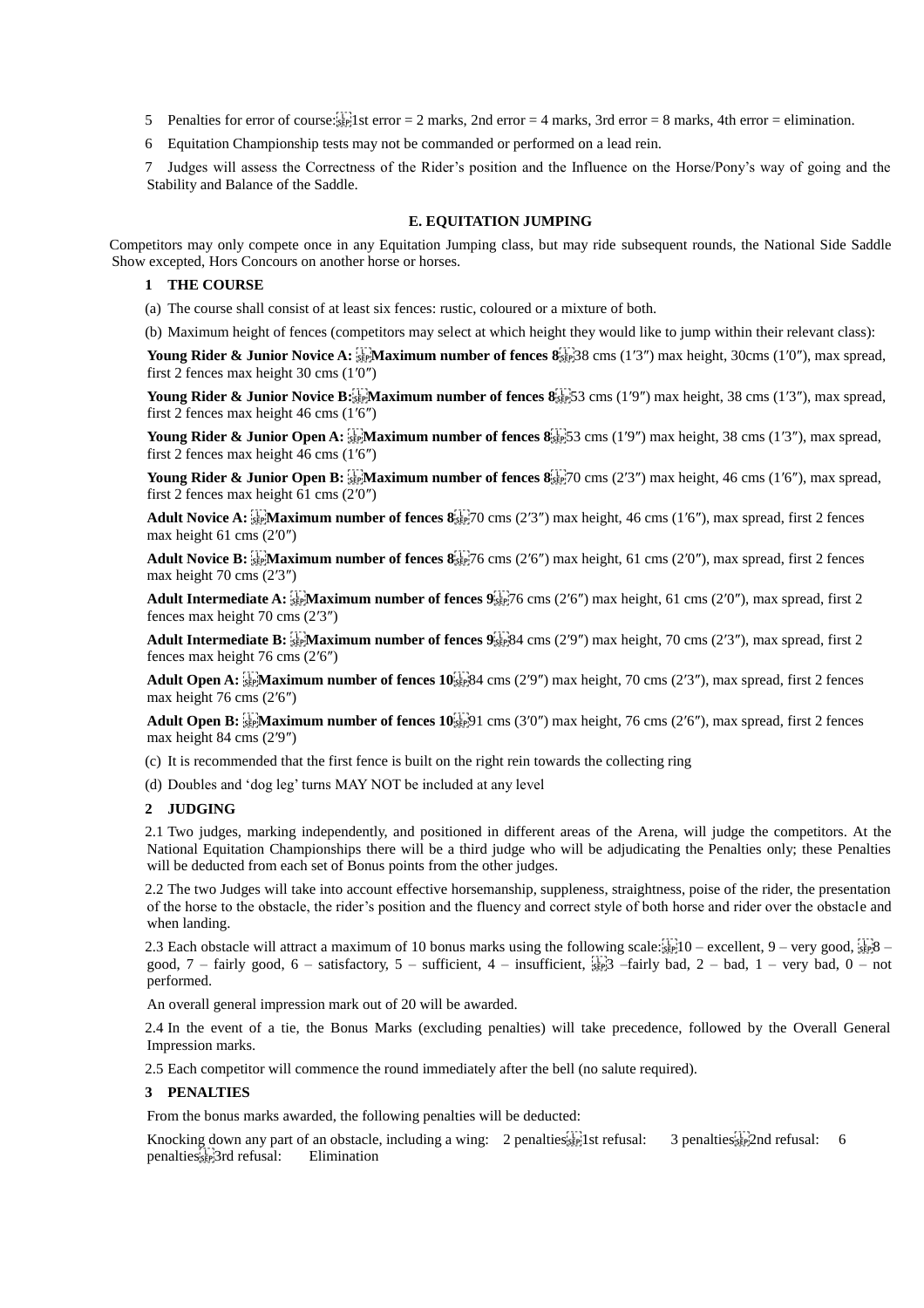Re-crossing original track will be considered a refusal. Taking wrong course: Elimination

Fall of horse and/or rider in ring: Elimination

Horse and rider leaving the arena: Elimination

Any outside assistance: 10 penalties

## **4 SADDLERY AND EQUIPMENT**

4.1 Any conventional bridle, with bit, may be used.

- 4.2 Only one noseband may be used. It may be either a cavesson, flash, grackle or drop noseband.
- 4.3 Martingales are permitted, either running or standing. Neck-straps are permitted.
- 4.4 No side reins, running, draw, check or bearing reins are allowed. Market Harboroughs are not allowed.
- 4.5 Boots and bandages are allowed.

4.6 Blinkers and hoods are not allowed.

4.7 A whip not more than 1 metre (39″) in length may be carried.

4.8 A blunt spur is optional for Adults but may not be worn by Juniors.

4.9 Back protectors are permitted. If a jacket is not worn, a sweater of a colour similar to that of the apron must be worn.

4.10 Hats to Current Safety Standard or above must be worn.

## **SECTION III**

## **ADDITIONAL CLASSES AVAILABLE TO AFFILIATING SHOWS**

The Judge for the following classes shall be a S.S.A. Panel Judge or a judge from any other appropriate judges' panel.

## **SIDE SADDLE RIDING CLUB HORSE/PONY OPEN CLASS**

Hats to Current Safety Standard or above must be worn.

Open to horses and ponies 4 years old or over. Riders will be required to give a short show including a small jump, maximum height 61cms (2′) excluding the National Show. The height may be adjusted during the course of the class at the Judge's discretion. The class shall be judged on the show, the manners of the horse/pony, and its suitability for the rider. Conformation will not be considered. A Special rosette will be awarded to the highest placed Adult and Junior Members of the S.S.A.

## BEST HORSE OR PONY **REPARIDDEN SIDE SADDLE**

Open to horses or ponies 4 years old or over: conformation and manners will be taken into consideration. Horses/ponies will not be stripped. Special rosette to the highest placed Adult and Junior Members of the S.S.A. The Highest placed coloured exhibit (who has not already qualified) receives a Special rosette and qualifies for the Side Saddle Final at the CHAPS Championship Show.

## **CONCOURS d'ÉLÉGANCE CLASSES**

The Judges for the following two classes must be on the current S.S.A. or any appropriate judging panel but may be assisted by a Celebrity or Sponsor.

## **SIDE SADDLE CONCOURS d'ÉLÉGANCE**

The sole criterion for this class is the elegance of the picture presented by horse and rider. Attention may be paid to the rider's personal appearance, but detailed inspection of rider or tack is not required. Fancy dress or period costume is not permitted. Competitors are required to walk, trot and canter. No individual show is required, but the Judge may ask groups of three or four riders to give short displays. A Special rosette will be awarded to the highest placed Adult and Junior Members of the S.S.A. carrying their current Championship Points Cards. **N.B.** Silk hats are permitted to be worn by Adults in this class AT ANY TIME OF DAY.

Juniors must wear hats to Current Safety Standard or above for this class.

Where this class is a main ring attraction Shows may, at their discretion, limit entries to adult competitors only and the rosette provided for the highest placed Junior will not be awarded.

## SIDE SADDLE COSTUME **ELECONCOURS** d'ÉLÉGANCE

The sole criterion for this class is the elegance of the picture presented by horse/pony and rider and the way of going of the horse/pony. Safe tack must be used. Detailed inspection of the rider's period costume is not required. Fancy Dress is not permitted. Competitors are required to walk, trot and canter. No individual show is required, but the judge may ask small groups of riders to give short displays. A Special rosette will be awarded to the highest placed Adult and Junior Members of the S.S.A. carrying their current Championship Points Cards.

Competitors should produce a brief written résumé of their costume for the Commentator.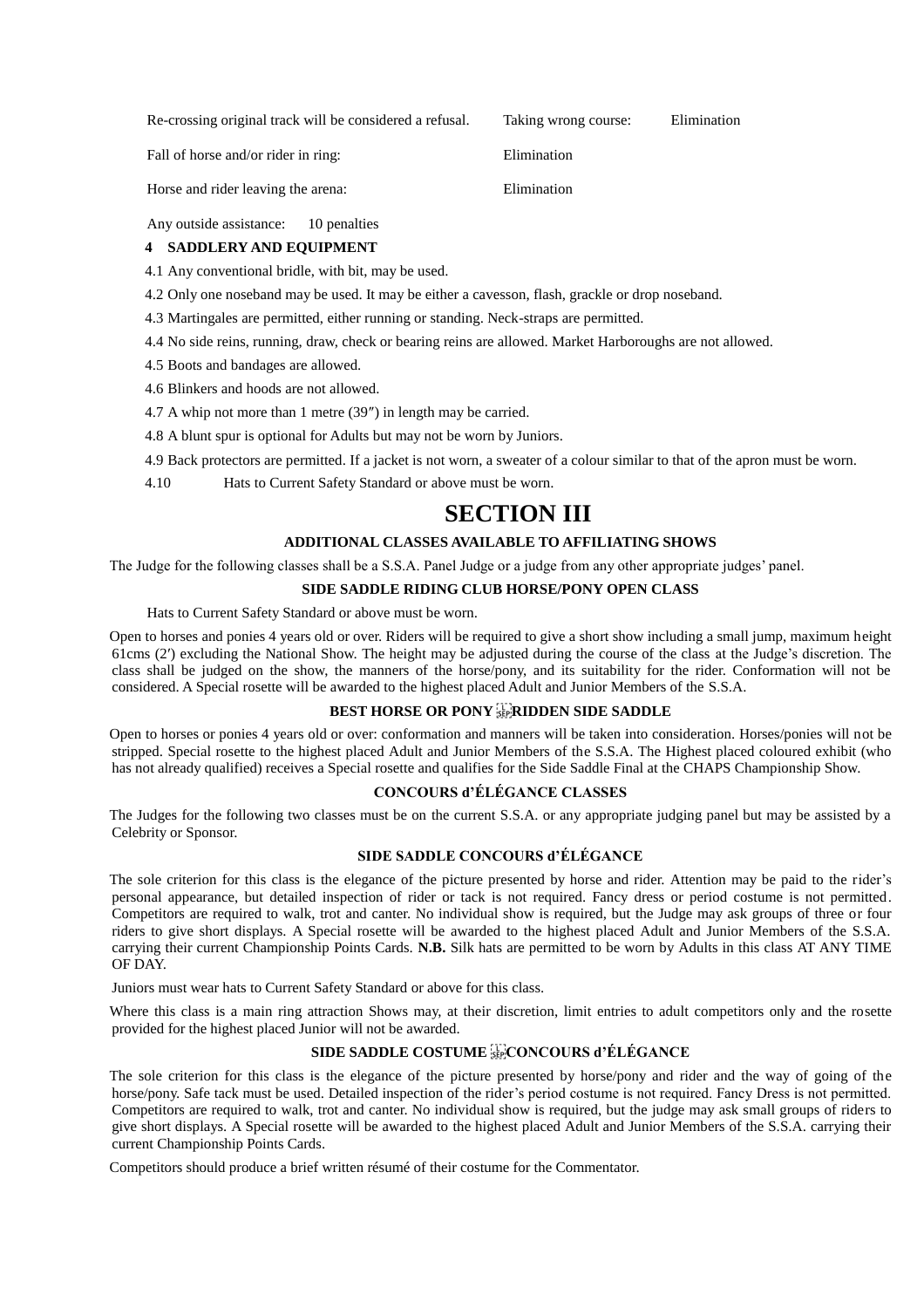Juniors must wear hats to Current Safety Standard or above for this class.

## **QUALIFIER FOR THE CLASSICAL LADIES SIDE SADDLE FINAL**

The Judge must be on the current S.S.A., *SHBGB, BSHA, BSPS, or P(UK) Judging Panels* 

#### *A maximum of 3 qualifiers per annum are permitted for S.S.A. Area run Shows*

*Open to S.S.A. Adult Members a*nd Non-members, aged 18 and over on January 1st of the current year, riding side saddle, on horses exceeding 148cms (14.2hh). To be judged 25% conformation and action, 25% manners and way of going, 25% rider, and 25% turnout of horse & rider, by a SHBGB, BSHA, BSPS, P(UK) or S.S.A. Panel Judge. Judges may request a short show, but will not ride exhibits; horses will not be stripped. Traditional habits must be worn. Fancy Dress and Period Costumes NOT permitted. **N.B.** Silk hats are permitted to be worn in this class AT ANY TIME OF THE DAY, UNLESS SHOW SCHEDULE WORDING STIPULATES SAFETY HATS MUST BE WORN AT ALL TIMES. Judges are requested to use the mark sheet provided. The highest placed horse/rider combination qualifies for the Final to be held at the National Side Saddle Show. In the event of previous qualification, this may be passed down to fourth place. **Special rosettes** are offered by **Mrs. T. Mitchell** to the winner and if the winner has already qualified, a second rosette is awarded with the Qualification Card. Qualifying combinations are required to become Full Members of the S.S.A. 21 days prior to the National Side Saddle Show or as soon as possible if qualified after that date to be eligible to compete at the Final. Combinations qualifying between one National Side Saddle Show and the next may carry forward the qualification, for that year only.

The highest placed **Riding Horse, Hack** (not exceeding 160cm), **Cob** or **Hunter**, Mare or Gelding, 4 years and over, ridden by a S.S.A. Adult Member qualifies for the current year's **BSHA Championship Show DMSL Phone Systems Ladies Show Horse Championship** and if already qualified the ticket will go to the next highest placed horse down to 5th place. Combinations qualifying after the current year's BSHA Championship Show may carry forward the qualification to the following year. **S.S.A. Members** who qualify for **The Ladies Show Horse Championship**, **will not be required to join the BSHA** in order to compete in any **Side Saddle class at the BSHA National Championship Show**. If the BSHA Championship Show entries have closed at the time of qualification, competitors will not be charged a late entry fee for the Championship.

## **EQUITATION JUMPING**<sup>[17]</sup>(to be run under S.S.A. Rules)

The course shall consist of six to ten fences: rustic, coloured or a mixture of both. Maximum heights of fences – see page 18.

Hats to Current Safety Standard or above must be worn.

Shows may title their class(es) at their discretion.

## **PONY RIDER SIDE SADDLE STAKES**

Open to ponies not exceeding 148cms (14.2hh). The course will consist of 6 to 10 obstacles, minimum height of 46cms (1′6″) and maximum height of 61cms (2'), spread not to exceed 61cms (2'). There will be no doubles.

## **HORSE STARTER
SIDE SADDLE STAKES**

Open to Horses exceeding 148cms (14.2hh). The course will consist of 6 to 10 obstacles, minimum height of 61cms (2′) and maximum height of 76cms (2′6″), spread not to exceed 76cms (2′6″). There will be one double of uprights.

## **TOP HAT SIDE SADDLE STAKES**

Open to Adult riders only. The course will consist of 6 to 10 obstacles, minimum height 84cms (2′9″), maximum 91cms (3′0″) approx., and spread not to exceed 91cms (3′0″). In the event of a tie after the first round there will be a timed jump-off.

#### **FOR AFFILIATING S.S.A. AREA RUN or SHOW RUN BY S.S.A. MEMBER SHOWS ONLY**

## **SIDE SADDLE INTERNATIONAL ADULT AND JUNIOR INTERMEDIATE EQUITATION QUALIFYING CLASS**

Adult Members – see the qualifications for the Adult Intermediate Equitation Championships in Section II (2) and for Juniors Members who have not been placed in the first 6 in a previous Junior Open Championship Class within the last three years.

## **NON-QUALIFYING
EQUITATION CLASSES**

These classes are designed only for Area or Members' Shows. Shows may vary the entry qualifications of these classes in order to attract further novice or restricted entries at their discretion. The Schedule will clearly state the Show's rules regarding turnout.

## SIDE SADDLE INTERNATIONAL<sup>ET</sup> NOVICE SIDE SADDLE EQUITATION CLASS

Side Saddle International Rosettes will be awarded to the 3 highest placed S.S.A. Members.

Open to riders who have never competed in a Side Saddle Association Equitation Qualifying class. A short simple show will be required. (Qualifying Points for Equitation championship classes at the National Equitation Championships are not awarded in this class.)

#### **SIDE SADDLE INTERNATIONAL RESTRICTED SIDE SADDLE EQUITATION CLASS**

Side Saddle International Rosettes will be awarded to the 3 highest placed S.S.A. Members.

Open to riders who have never been placed in the first three in a Side Saddle Association Equitation Qualifying class. A short simple show will be required. (Qualifying Points for Equitation championship classes at the National Equitation Championships are not awarded in this class.)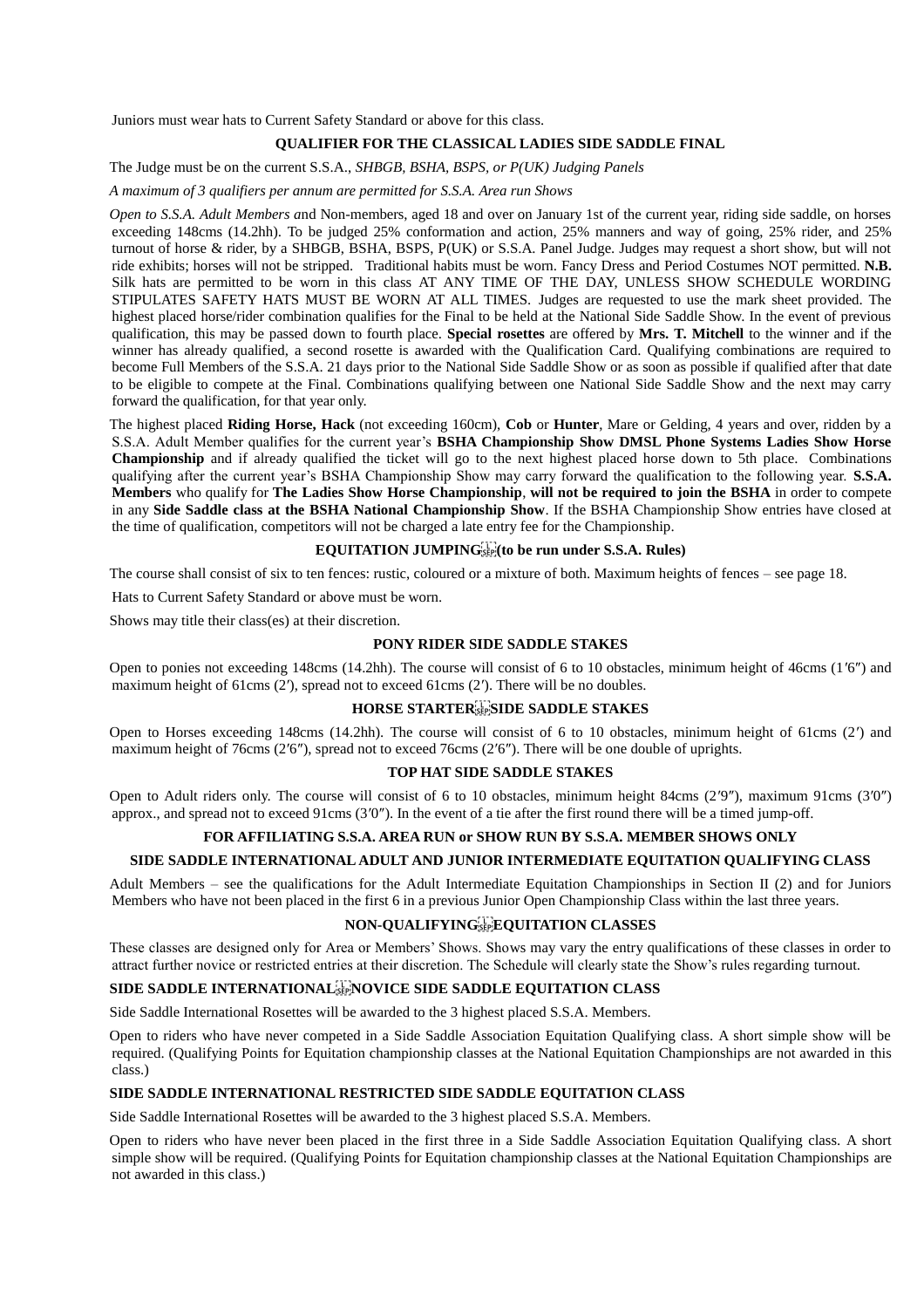## **YOUNG SIDE SADDLE RIDER PONY CLASS**

Ponies not to exceed 138cm (13.2hh). Open to Riders aged between 5 and 10 years on 1st January of the current year. Any conventional bridle with bit may be used. Spurs are not permitted. Riders need not wear habits. Lead Reins permitted. No cantering is allowed except for individual performances. The Judge will take into account the horsemanship, suppleness, straightness, poise of the rider and manners and suitability of the pony.

## **HISTORICAL SIDE SADDLE CLASS**

## *(Guidelines are available from the Hon. General Secretary)*

The Judge should have a sound knowledge of historical apparel.

This class will be judged at walk. The Judge will inspect competitor's attire and horse/pony's tack closely, for historical accuracy, when the class is lined up. Competitors must submit a brief résumé about their apparel, together with a photograph of the copied costume, to confirm authenticity. 2 special rosettes will be awarded to the highest placed Adult and Junior Members of the S.S.A.

Lead Rein Competitors are eligible for this class.

Juniors must wear hats to Current Safety Standards or above, for this class.

#### **OTHER CLASSES**

#### **WORKING HUNTER AND WORKING HUNTER PONY CLASSES**

Hats to Current Safety Standard must be worn for the jumping phase of these classes.

Junior competitors must wear a hat to Current Safety Standard or above throughout these classes.

These classes may be combined at the Judge's discretion.

Riders may be of any age. In all working hunter classes, the spread of the obstacle may not exceed the height.

#### **SIDE SADDLE GET OPEN WORKING HUNTER**

Open to horses exceeding 148cms (14.2hh). Height of fences: maximum 84cms (2′9″). This class will be judged in accordance with SHBGB mark sheets.

## **SIDE SADDLE FOR WORKING HUNTER PONY**

Open to ponies not exceeding 153cms (15hh). Fences not to exceed 76cms (2′6″). If the class is split into height groups, ponies not exceeding 143cms (14hh) will jump a course not exceeding 69cms (2′3″); ponies not exceeding 133cms (13hh) a course not exceeding 61cms (2′).

## **SHOW JUMPING CLASSES**

To be judged in accordance with BS rules. Table A7 and speed 325mpm. The maximum permitted length of whip, including the tassel, is 1 metre (39″).

Hats to Current Safety Standard or above must be worn.

#### **SPECIAL ROSETTES**

The S.S.A. offers Shows the option of awarding rosettes to the highest placed Side Saddle Association Member in such classes as Ladies' Hunter, Ladies' Hack, Side Saddle Show Pony etc.

## SADDLERY AND EQUIPMENT<sup>[1</sup>] required by other societies/shows

#### **DRESSAGE:**

BRITISH DRESSAGE rules apply concerning bitting and saddlery, with the exception that Double or Pelham bridles are permitted in Freestyle to Music classes at the National Side Saddle Show. British Dressage Walk & Trot, Preliminary & Novice Dressage Tests may only be ridden in a snaffle bridle. For competitors' dress, see Equitation Turnout Guidelines (subject to individual Show Rules).

RIDING CLUB DRESSAGE rules state that a whip may be carried in Horse Trials and Dressage Championships and qualifying classes for these championships by competitors riding side saddle.

PONY CLUB DRESSAGE. Some Tests may be ridden in a Snaffle or Simple Double bridle, and others only in a Snaffle. Please check carefully.

No protection of the horses' legs is permitted in any dressage test.

All Dressage and Dressage to Music Test Sheets may be obtained from British Dressage, The National Agricultural Centre, Stoneleigh Park, Kenilworth, Warwickshire. CV8 2RJ.

## **WORKING HUNTER:**

SHBGB Rules apply. A change of saddle is permitted to enable the judge to ride, if she or he does not ride side saddle.

## **WORKING HUNTER PONY:**

BSPS Rules apply.